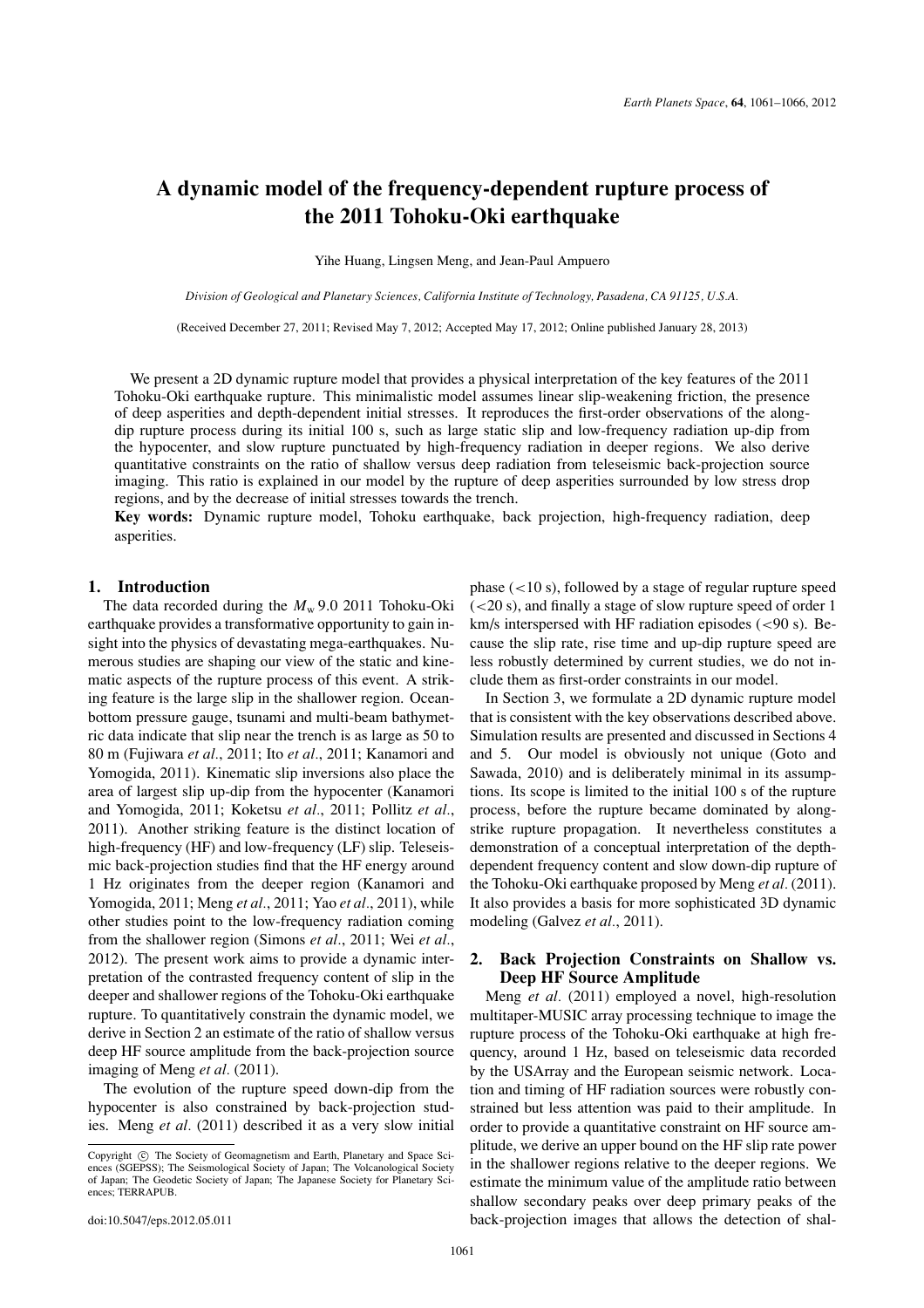

Fig. 1. Shallow secondary features of the Tohoku-Oki earthquake identified in MUSIC back-projection from (a) USArray and (b) European array. The thick black line, double line curve, and the black line east of the epicenter (red star) are the Japanese coastline, the trench and our conventional boundary between "deep" and "shallow" sources, respectively. The deep high-frequency radiators (diamonds) and shallow local maxima (circles) are also shown. The color indicates the rupture time. The size of the circles denotes the ratio between the amplitude of the shallow MUSIC pseudo-spectrum peak and that of the contemporaneous global maximum. (c) The ratio between shallow and deep simultaneous MUSIC pseudo-spectrum maxima for the European array (red) and USArray (blue). The dashed lines indicate the largest ratio for each array. (d) Shallow/deep MUSIC pseudo-spectrum ratio as a function of the shallow/deep source amplitude ratio. (Color figure is in online version.)

low sources without ambiguity. We then convert this into a threshold on HF slip rate amplitude ratios.

We define the boundary between "deep" and "shallow" as a line striking 210 degrees at a distance of 0.5 degrees east from the epicenter. In each frame of the first 110 s of Meng *et al.* (2011)'s back-projection images of the USArray and European array data, we identify the largest secondary peak of the MUSIC pseudo-spectrum at shallow depth (Figs.  $1(a)$  and  $1(b)$ ). These secondary peaks are of uncertain origin: they can be either true shallow sources, sidelobes of the deep sources or artifacts introduced by coda waves. We compute the ratio of these secondary peaks (when they exist) over the deep global maxima (Fig.  $1(c)$ ). We take the maximum ratio over all time frames to represent the threshold for the unambiguous detection of shallow sources: ∼0.18 for the European array and ∼0.04 for the USArray. The larger threshold at the European array is attributed to stronger artifacts and aliasing due to its sparser station distribution, although these artifacts do not affect the analysis of the strongest deep radiators.

To convert this threshold on the MUSIC pseudospectrum ratio into a threshold on relative source amplitude, we analyze synthetic scenarios comprising two simultaneous point sources, located 1-degree down-dip and 1-degree up-dip, respectively, from the JMA mainshock epicenter. The 2-degrees distance is approximately the separation between the location of the HF radiators (Meng *et al.*, 2011) and the peak slip region close to the trench (Fujiwara *et al.*, 2011; Ito *et al.*, 2011; Koketsu *et al.*, 2011). Synthetic Green's functions at teleseismic distance, including the effect of a regional velocity model for Japan (Miura *et al.*, 2005), were computed by interfacing a spectral element code (SPECFEM3D, Tromp *et al.*, 2008) and a generalized ray theory code (Chu *et al.*, 2009). We applied MUSIC back-projection to the synthetic waveforms from doublesource scenarios with a range of seismic moment ratios between the shallow and deep sources, and measured the ratio of shallow vs. deep MUSIC pseudo-spectrum peaks. We obtained a power-law relationship between the MU-SIC pseudo-spectrum ratio and the source amplitude ratio (Fig. 1(d)). Combining these calibration curves with the MUSIC pseudo-spectrum ratio threshold derived previously, we estimate that the source amplitude ratio threshold is 0.5 for the European array and 0.1 for USArray. We conclude that during the Tohoku-Oki earthquake the deep sources were at least 10 times as strong as the shallow ones at 1 Hz.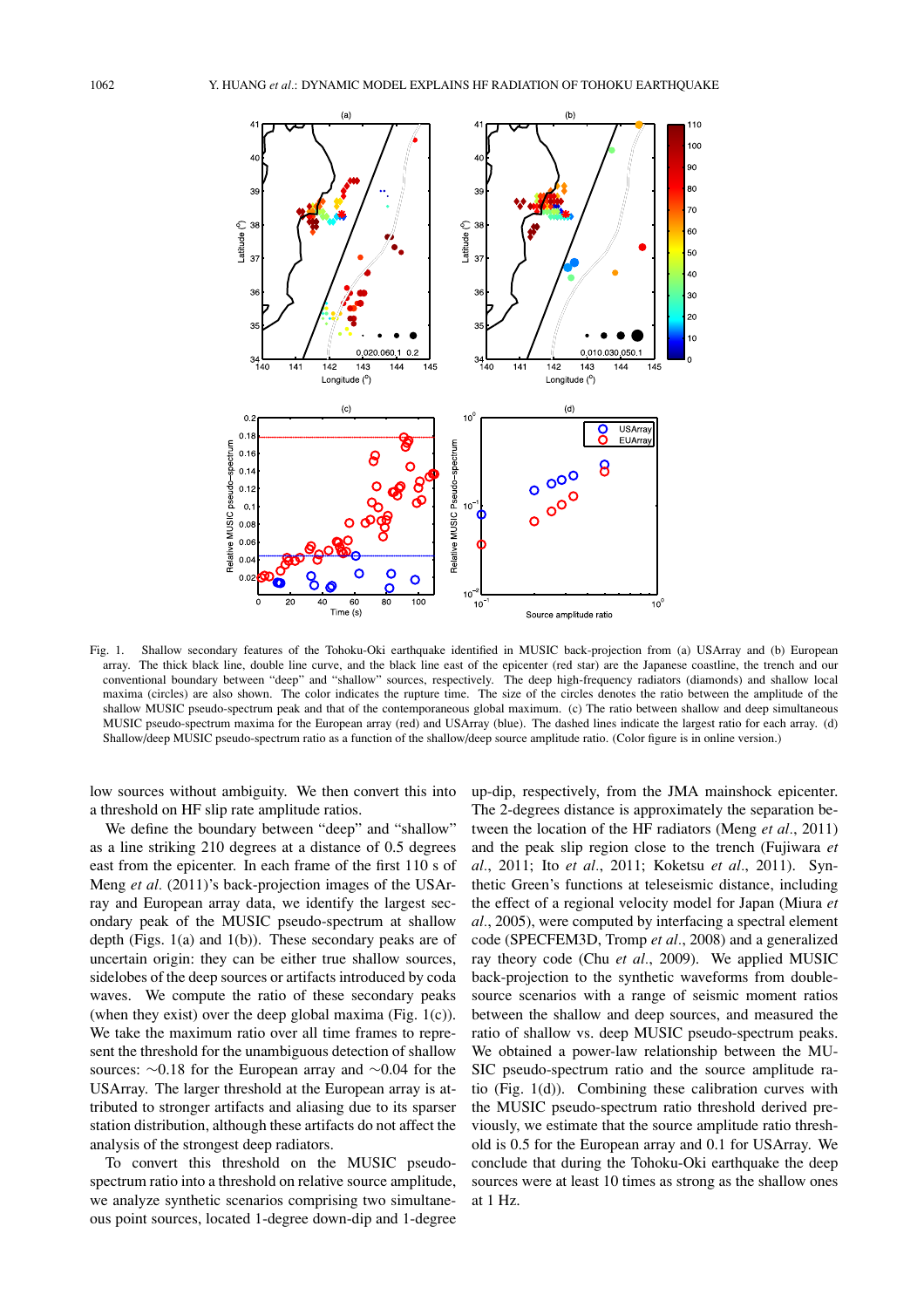

Fig. 2. The unstructured mesh with a free boundary on the top and an absorbing boundary in a semicircle. The hypocenter is in the middle of the 200-km-long fault. The zoom-in picture shows the mesh around the fault and the fault dipping angle. The density, *S* velocity, and *P* velocity, are indicated in the top left.

## **3. Dynamic Rupture Model Assumptions**

Our 2D dynamic rupture model of the Tohoku-Oki earthquake comprises a 200-km-wide thrust fault with a dip angle of 14◦ embedded in a homogeneous elastic half space (Fig. 2). The assumed density, shear modulus and Poisson's ratio are 3000 kg/m<sup>3</sup>, 30 GPa and 0.25, respectively. The fault is governed by the linear slip-weakening friction law with static and dynamic friction coefficients of 0.6 and 0.2, respectively, and a critical slip-weakening distance of 3 m, except in five deep asperities in which the critical distance is 1 m. The shallower region of the Tohoku megathrust has usually been considered weakly coupled (Loveless and Meade, 2010), since few earthquakes had occurred there. In comparison, the deeper region has ruptured several times in  $M_{\rm w}$  7 and  $M_{\rm w}$  8 events and hosts numerous repeating earthquake sequences (Igarashi *et al.*, 2003). Thus, the deeper region certainly contains asperities with a range of sizes (Kanamori and Yomogida, 2011), while the shallower region might be dominated by a large asperity with a much longer recurrence time.

Furthermore, the effective normal stress on the subducted plate interface should increase with depth, as a result of the overburden pressure, and decrease significantly in areas of large pore fluid pressure. Tobin and Saffer (2009) found an extremely low effective stress in the Nankai subduction zone from the trench to a down-dip distance of 20 km due to elevated pore pressures. Though similar studies are still lacking in Tohoku, we found that such a variation of effective normal stress can explain the rupture behavior of the shallower region. Based on the observation on the Nankai subduction zone, the effective normal stress is set to 10 MPa in a 20-km-wide region near the trench and then increases linearly up to 100 MPa at 80 km from the trench.

Figure 3(a) shows our assumed distributions of initial shear stress, static strength and dynamic strength along the

fault. The hypocenter is surrounded by a large asperity with high initial shear stress. The shear stress is then reduced in the shallower region and tapered in accordance with the effective normal stress. In the deeper region, we set five small asperities surrounded by areas with negative stress drop. The spontaneous dynamic rupture problem is solved with the 2D spectral element code SEM2DPACK (http://www.sourceforge.net/projects/sem2d/, see e.g. Huang and Ampuero, 2011). The mesh is unstructured and includes progressive coarsening towards a circular absorbing boundary 300 km away from the epicenter (Fig. 2). We nucleate the rupture using the time-weakening procedure of Andrews (1985) with an imposed rupture speed of 800 m/s. The rupture starts propagating spontaneously after 15 s.

#### **4. Numerical Results**

We show in Fig. 3(b) the spatio-temporal distribution of slip rate resulting from our simulation. The rupture propagates bilaterally from the hypocenter. Outside the nucleation region, the up-dip rupture accelerates and reaches the Rayleigh wave speed (∼2.9 km/s). Near the trench a supershear rupture front emerges ahead of the main front, accompanied by an acceleration of slip rate up to ∼6.5 m/s due to the effect of the free surface (Nielsen, 1998). A shallow weak layer, velocity-strengthening friction, or off-fault dissipation, can help inhibit the supershear transition near the free surface (Kaneko and Lapusta, 2010). After the rupture reaches the trench, a strong slip acceleration front is generated by the reflection from the free surface (see e.g. figure 5a of Ma and Beroza, 2008). The front modulates the slip along the fault again, and the final slip in the shallower region is between 64 and 74 m (Fig. 3(c)).

In the down-dip direction, the rupture speeds up to  $\sim$ 2 km/s before  $\sim$ 25 s, and then decelerates to  $\sim$ 1 km/s after reaching the region of small asperities, which radiate high-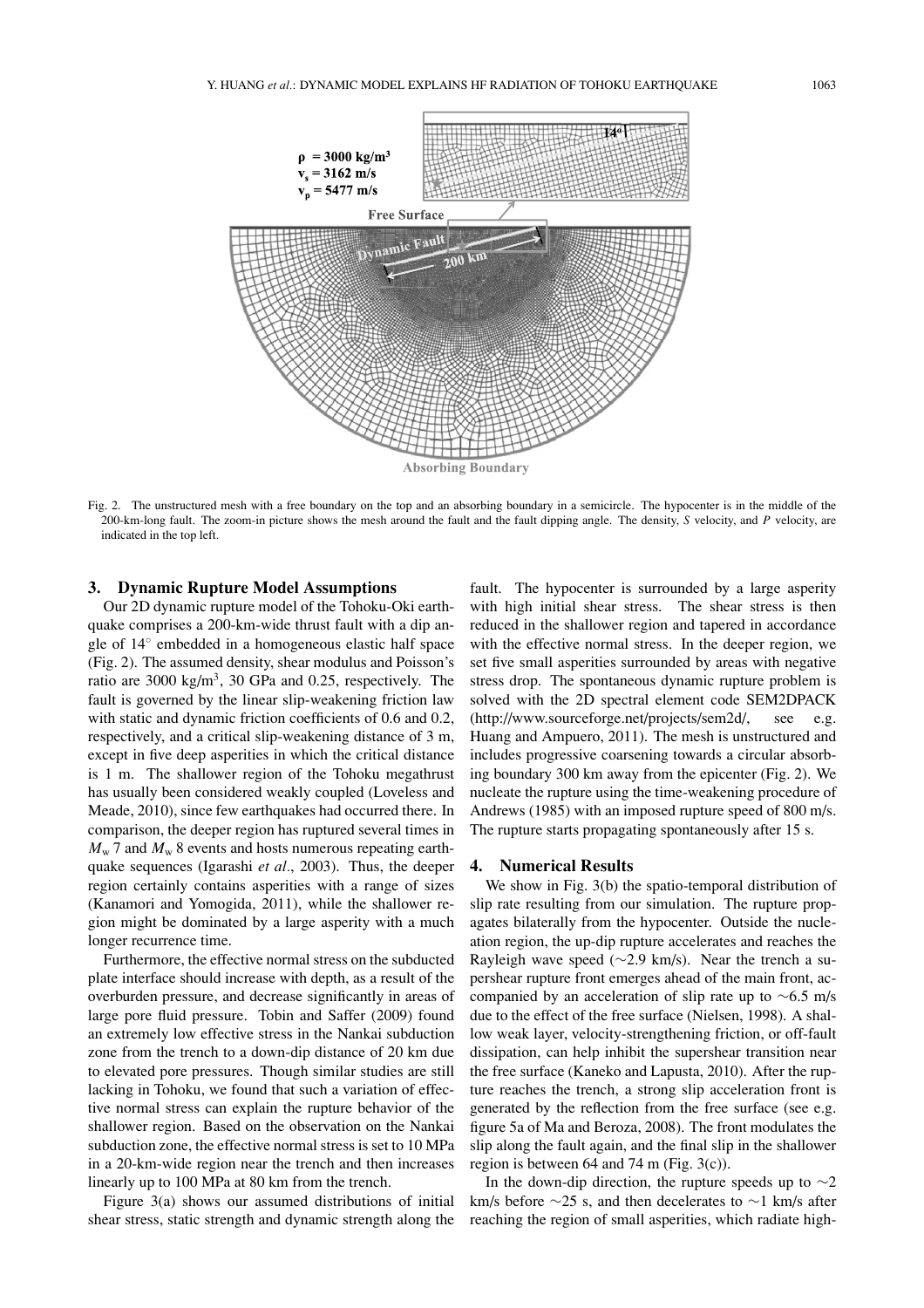

Fig. 3. (a) Initial shear stress, static strength and dynamic strength in the numerical model set-up as a function of distance to the hypocenter. (b) Spatiotemporal distribution of slip rate. (c) Peak slip as a function of distance to the hypocenter. (Color figure is in online version.)



Fig. 4. (a) Low-pass filtered (<0.1 Hz) and high-pass filtered (0.5–1.0 Hz and >0.75 Hz) peak slip rates as a function of distance to the hypocenter. (b) Calculated power of the high-pass filtered peak slip rates. (Color figure is in online version.)

frequency energy. The fast down-dip propagation followed by slow propagation with high-frequency bursts is a key feature in the back-propagation results of Meng *et al.* (2011). The strong *P* and *S* phases generated by each small asperity interfere with each other and produce an interesting pattern in the spatio-temporal distribution of slip rate (Fig. 3(b)). The peak slip rate inside the small asperities is around 9 m/s. However, this does not lead to a large slip at depth because of the overall small stress drop. The final slip tapers almost linearly towards the bottom of the seismogenic zone (Fig. 3(c)).

To study the spatial complementarity between LF and HF slip, we filter the simulated slip rate in different frequency bands: an LF band with frequencies lower than 0.1 Hz, an HF band with frequencies of 0.5–1 Hz, and an HF band with frequencies higher than 0.75 Hz. We plot the HF and LF peak slip rate values in Fig. 4(a). The 0.5–1 Hz peak slip rate in the deeper region is about 4 times as large as that in the shallower region, and it is roughly 5 times for frequencies higher than 0.75 Hz. Simulations that ignore the tapering of initial stresses towards the trench produce a very large HF slip near the trench, while simulations without deep asperities reproduce the observed slow front but not the deep HF radiation.

To facilitate the comparison between our simulation and the back-projection result, we compute the HF slip-rate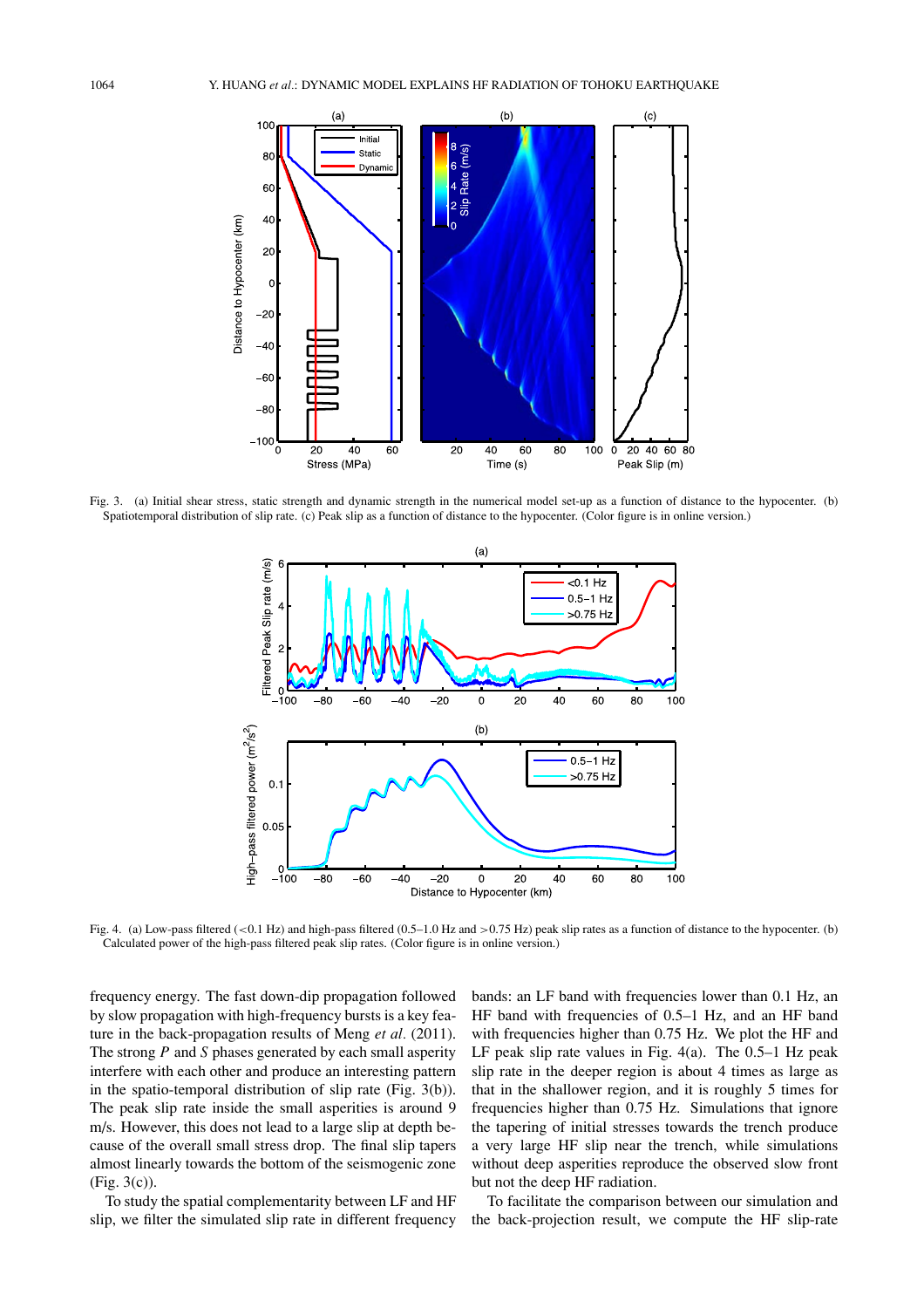power over a 10 s sliding windows and apply a spatial Gaussian smoothing with a half-width of 50 km, comparable to the main lobe width of the array response of the USArray and the European array (Fig. 4(b)). We find that the overall source power in the deeper region is at least 3 times larger than in the shallower region, and the power ratio increases with frequency. Hence, the simulation demonstrates that a depth-dependent distribution of asperities is a viable mechanism to explain why the Tohoku-Oki earthquake radiated more HF energy from its deeper regions.

#### **5. Conclusions and Discussion**

We present a 2D dynamic rupture simulation that incorporates multiple deep asperities and a depth-dependent initial stress. The simulation successfully reproduces the following first-order observations of the rupture process of the 2011 Tohoku-Oki earthquake: a large portion of the final slip in the shallower region, the spatial separation between sources of low-frequency and high-frequency slip, and a period of slow down-dip rupture propagation punctuated by high-frequency bursts. We develop an estimate of the ratio of slip-rate power in the shallower versus the deeper regions, based on the MUSIC back projection analysis, which we then reproduce in our dynamic rupture simulations.

Our results indicate that the stress state is very different between the shallower and deeper regions. Though the initial stress in the shallower region is barely above the dynamic strength, the reflected waves inside the front wedge induce a high transient stress drop and large final slip, but no significant overshoot is found. Based on the consistency of our result and the observations, we infer that the initial stress in the shallower region is very low compared to the static strength. Thus, it would be difficult to nucleate an earthquake in the shallower region, but the final slip will always be amplified once the rupture propagates through. This behavior should naturally exist in shallow subduction events. A lower initial stress (e.g. equal to the dynamic strength) still allows the rupture to break up to the trench, but leads to a small final slip  $(<50 \text{ m})$  in the shallower region.

In the deeper region, the stress state inside and outside the asperities is also distinct. To reproduce the slow average down-dip rupture speed, the initial stress needs to be lower than the dynamic strength in the regions between the asperities. These regions conceptually represent the places where overshoot occurred in the previous earthquakes. Hence, though stress accumulated in the interseismic period, the initial stress still lies below the dynamic strength, which acted as a barrier and lowered the rupture speed during the Tohoku-Oki earthquake. We have explored a range of models of the deep fault region defined by the size of asperities, their density (the inverse of their spacing), their stress drop and the background initial stress in between. Slow rupture is favored by low values of these parameters, but too low values lead to rupture arrest. A large HF radiation requires large values of those parameters, but too large values lead to fast rupture and large slip. Hence, the family of viable models is somewhat constrained.

Our assumption of slip-weakening friction leads to a crack-like rupture instead of a pulse-like rupture (Heaton,

1990). It is still difficult to identify if the Tohoku-Oki earthquake is dominated by crack or pulse behavior. Mechanisms for pulse-like rupture, such as thermal pressurization, in faults with heterogeneous mechanical or hydraulic properties (Noda and Lapusta, 2010) might provide an alternative interpretation of the variable frequency content of the slip rate.

The back-propagating slip front emerging from the interaction of dynamic rupture on a dipping fault and the free surface might have contributed to the reactivation of the Tohoku-Oki earthquake rupture at about 100 s. However, the possibly accompanying strong HF radiation near the trench is not observed. In our simulation, this is suppressed by the tapered initial stresses towards the trench. Alternatively, this might also be achieved by velocity-strengthening or velocity-neutral friction, but at the expense of reducing too much final slip near the trench. Other mechanisms left for future simulations are the anelastic deformation of the frontal wedge and dynamically triggered slip on splay faults (Kanamori and Yomogida, 2011).

**Acknowledgments.** This work was supported by NSF grants EAR-0944288 and EAR-1015704, the Gordon and Betty Moore Foundation and SCEC (funded by NSF EAR-0106924 and USGS 02HQAG0008 cooperative agreements). We thank Wenbo Wu for generating the Green's functions for our synthetic tests, and Surendra Somala for generating the meshes for our dynamic rupture simulations.

### **References**

- Andrews, D. J., Dynamic plane-strain shear rupture with a slip-weakening friction law calculated by a boundary integral method, *Bull. Seismol. Soc. Am.*, **75**(1), 1–21, 1985.
- Chu, R., L. P. Zhu, and D. V. Helmberger, Determination of earthquake focal depths and source time functions in central Asia using teleseismic P waveforms, *Geophys. Res. Lett.*, **36**, doi:10.1029/2009gl039494, 2009.
- Fujiwara, T., S. Kodaira, T. No, Y. Kaiho, N. Tkahashi, and Y. Kaneda, The 2011 Tohoku-Oki earthquake: Displacement reaching the trench axis, *Science*, **334**, 1240, doi:10.1126/science.1211554, 2011.
- Galvez, P., J.-P. Ampuero, L. A. Dalguer, and T. Nissen-Meyer, Dynamic rupture modeling of the 2011 M9 Tohoku earthquake with an unstructured 3D spectral element method, AGU Fall Meet. Suppl., Abstract U51B-0043, 2011.
- Goto, H. and S. Sawada, Trade-offs among dynamic parameters inferred from results of dynamic source inversion, *Bull. Seismol. Soc. Am.*, **100**(3), 910–922, doi:10.1785/0120080250, 2010.
- Heaton, T. H., Evidence for and implications of self-healing pulses of slip in earthquake rupture, *Phys. Earth Planet. Inter.*, **64**(1), 1–20, 1990.
- Huang, Y. and J.-P. Ampuero, Pulse-like rupture induced by low-velocity fault zones, *J. Geophys. Res.*, **116**, B12307, doi:10.1029/20011JB008684, 2011.
- Igarashi, T., T. Matsuzawa, and A. Hasegawa, Repeating earthquakes and interplate aseismic slip in the northeastern Japan subduction zone, *J. Geophys. Res.*, **108**(B5), 2249, doi:10.1029/2002JB001920, 2003.
- Ito, Y., T. Tsuji, Y. Osada, M. Kido, D. Inazu, Y. Hayashi, H. Tsushima, R. Hino, and H. Fujimoto, Frontal wedge deformation near the source region of the 2011 Tohoku-Oki earthquake, *Geophys. Res. Lett.*, **38**, L00G05, doi:10.1029/2011GL048355, 2011.
- Kanamori, H. and K. Yomogida, Preface. First Results of the 2011 Off the Pacific Coast of Tohoku Earthquake, *Earth Planets Space*, **63**(7), 511, doi:10.5047/eps.2011.07.019, 2011.
- Kaneko, Y. and N. Lapusta, Supershear transition due to a free surface in 3-D simulations of spontaneous dynamic rupture on vertical strike-slip faults, *Tectonophysics*, **493**, 272–284, 2010.
- Koketsu, K. *et al.*, A unified source model for the 2011 Tohoku earthquake, *Earth Planet. Sci. Lett.*, **210**, 480–487, doi:10.1016/j.epsl.2011.09.09, 2011.
- Loveless, J. P. and B. J. Meade, Geodetic image of plate motions, slip rates, and partitioning of deformation in Japan, *J. Geophys. Res.*, **115**,